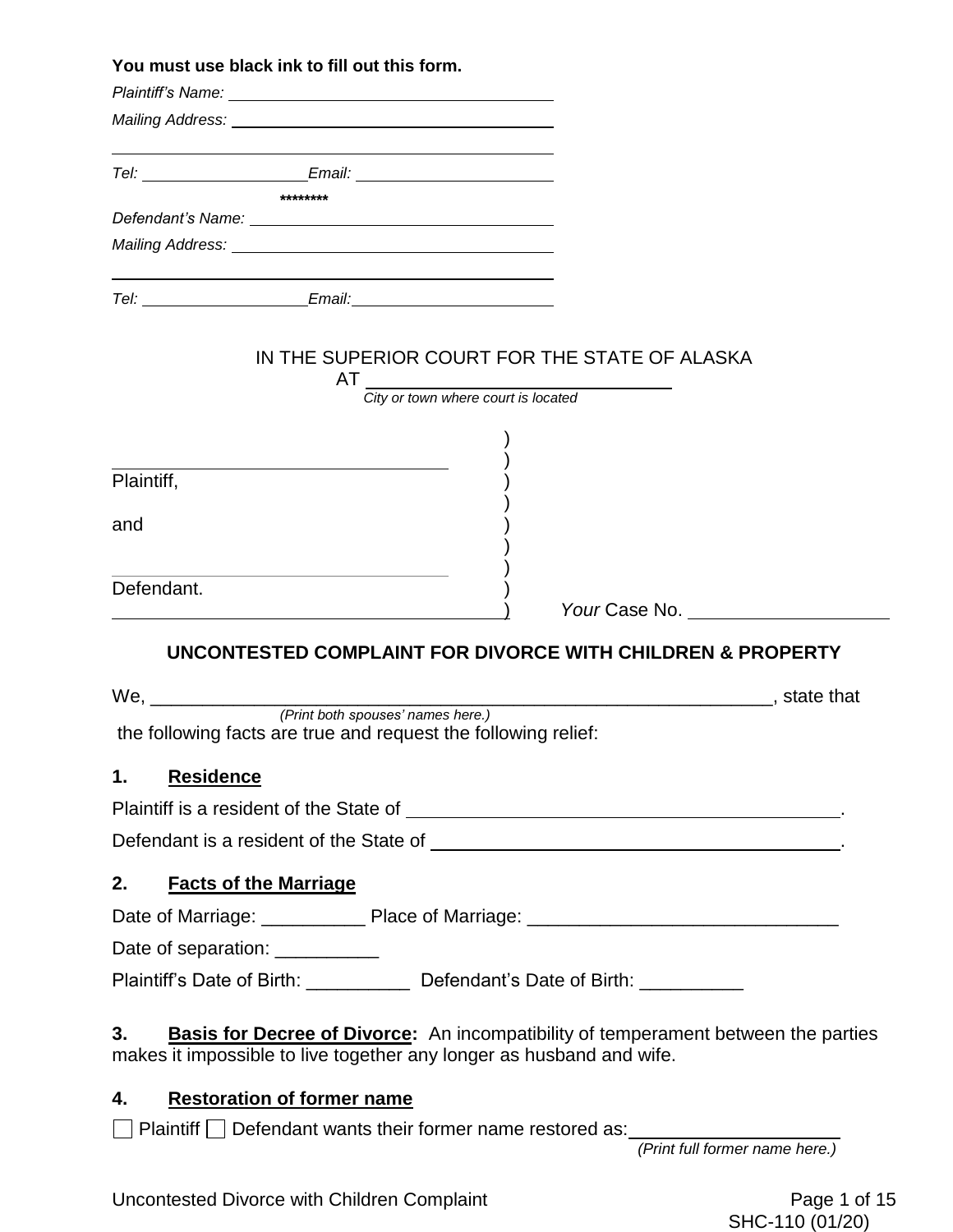### **5. Information about Child(ren) Under Age 18**

**5a.** Please list all the minor child(ren) you have had or adopted together, including unborn child(ren) if one of you is pregnant.

| Full name of each child under age 18 | Date of birth / est. birth |
|--------------------------------------|----------------------------|
|                                      |                            |
|                                      |                            |
|                                      |                            |
|                                      |                            |

 $\Box$  Additional minor child(ren) of this relationship are listed on an attachment.

#### **5b. Has(have) the minor child(ren) lived continuously for the last six months in the State of Alaska?** YES NO

You MUST file a completed *Child Custody Jurisdiction Affidavit,* [DR-150](https://public.courts.alaska.gov/web/forms/docs/dr-150.pdf) with this *Complaint* [\(https://public.courts.alaska.gov/web/forms/docs/dr-150.pdf\)](https://public.courts.alaska.gov/web/forms/docs/dr-150.pdf).

### **5c. Other Custody Orders**

 $\Box$  No court has issued a custody order about these child(ren).

 $\Box$  The following custody orders have been issued about these child(ren) (include domestic violence protective orders and tribal court orders):

| <b>Court Location (city and state)</b> | Case No. | Date of<br>Order | In Effect?<br>(Yes or No) |
|----------------------------------------|----------|------------------|---------------------------|
|                                        |          |                  |                           |
|                                        |          |                  |                           |

# **5d. Does paternity need to be disestablished on any child(ren) born or conceived**

**during the marriage? NO YES** *(If the husband is not the biological or adopted father, this is the section to ask the court to remove the husband from the birth certificate)*

If YES, please list the child(ren), birthday(s) or expected birthday(s) and how you will disestablish. Please attach to this *Complaint* either a completed *Three-Way Affidavit to Disestablish and Establish Paternity*, SHC-151 [Word](http://www.courts.alaska.gov/shc/family/docs/shc-151.doc) | [PDF,](http://www.courts.alaska.gov/shc/family/docs/shc-151n.pdf) or a DNA test.

| <b>Child's Name</b> | Date of<br><b>Birth</b> | Filing an<br><b>Affidavit of</b><br>Paternity,<br><b>SHC-151</b> | <b>DNA</b><br><b>Testing</b><br>Complete | <b>DNA</b><br><b>Testing</b><br><b>Planned</b> | <b>Birth</b><br>Certificate w/<br><b>Biological</b><br><b>Father's Name</b> |
|---------------------|-------------------------|------------------------------------------------------------------|------------------------------------------|------------------------------------------------|-----------------------------------------------------------------------------|
|                     |                         |                                                                  |                                          |                                                |                                                                             |
|                     |                         |                                                                  |                                          |                                                |                                                                             |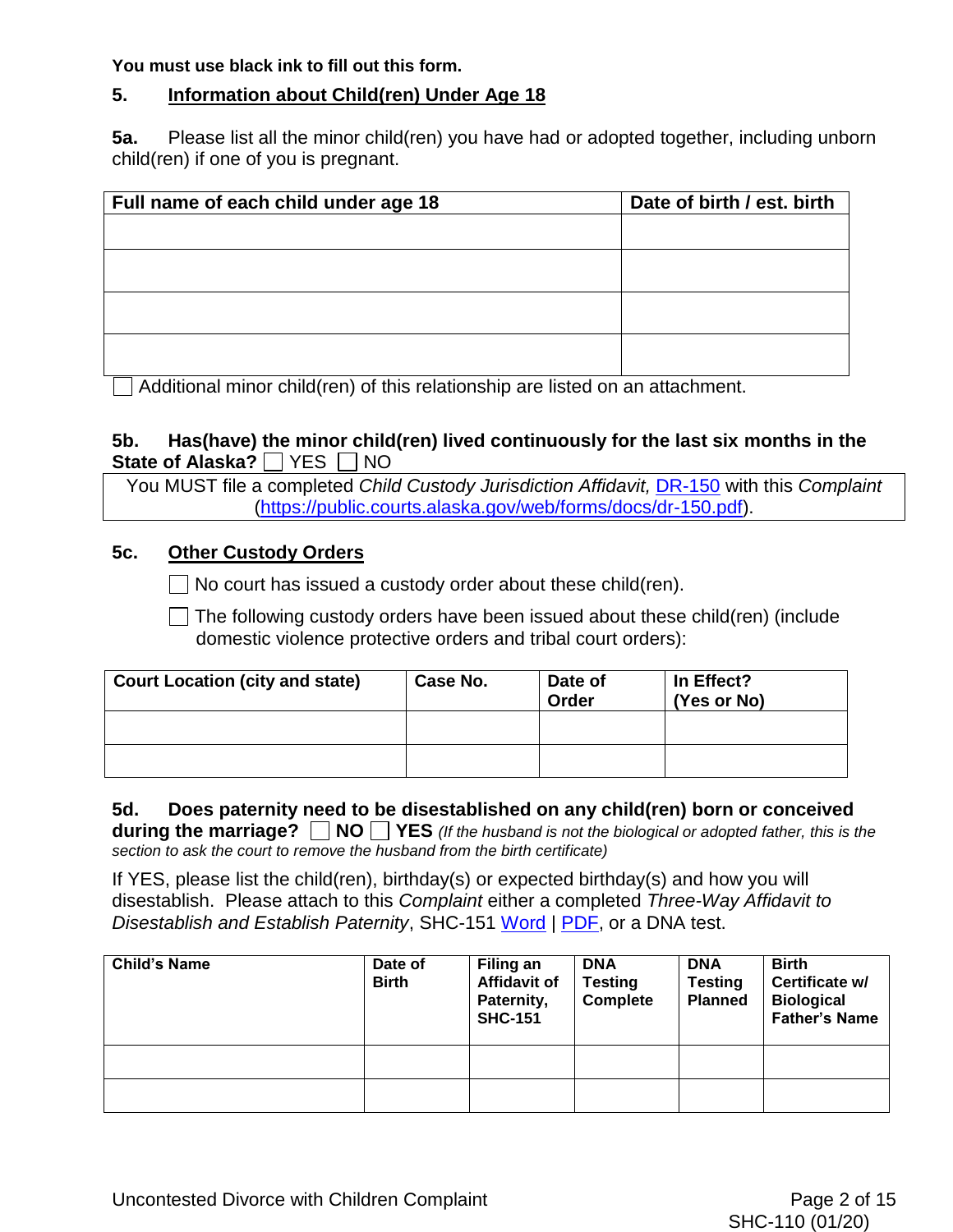## **PARENTING PLAN AGREEMENT**

We agree to the following parenting plan that is in our child(ren)'s best interests:

### **6. Parenting Goals**

We both love our child(ren) and want the best for them. We agree that we will:

- Maintain/develop a cooperative co-parenting relationship
- Provide a safe, stable and nurturing environment in both of our homes
- Encourage effective and open communication between us and with the child(ren)
- Encourage good relationships with extended family members
- Avoid exposing the child(ren) to parental disagreements and conflict
- Provide a good education and prepare them for adulthood
- Encourage healthy life skills and activities
- Model good citizenship and moral values

### **7. Communication**

### **7a. Communication Between Parents**

We will communicate with each other to discuss the child(ren) by  $\Box$  text messages,  $\Box$  email or  $\Box$  telephone  $\Box$  other:

### **7b. Communication Between Parents and Children**

 $\Box$  The child(ren) shall have frequent and open telephone and text communication with both parents.

Communication between the children and Plaintiff/Defendant when not with that parent shall be follows:

- **7c. Events and Activities.** We will make a good faith effort at keeping the other parent informed about events and activities in the children's lives such as school programs, scouts, concerts, award ceremonies, plays, sports events. We also recognize that it is our individual responsibility to make sure that organizations have our contact information and that we are receiving notifications from them.
- **7d. Children as Messengers.** We agree to not use the child(ren) as messengers between the parents to give or get information, ask questions or request schedule changes. We will communicate about the children as set out in section 7a above. We will not question the child(ren) about the other parent.
- **7e. Parent Remarks and Behavior.** We agree that our child(ren) have the right to be free of bad comments and behavior by one parent about the other. We agree that we will not badmouth, criticize, roll our eyes, be sarcastic or otherwise disrespectful to the other parent in our children's presence. We will not let others do this either.

**The court wants to know what plan is in the child(ren)'s best interests. The court must decide: (1) how the parents will make decisions about the child(ren), and (2) their living arrangements and schedule. Look at a calendar to figure out when the child(ren) will be with each parent. For links to many school calendars: [http://www.courts.alaska.gov/shc/family/docs/calendars.pdf.](http://www.courts.alaska.gov/shc/family/docs/calendars.pdf) For a one-page annual calendar without school dates, go to [www.timeanddate.com/calendar/.](http://www.timeanddate.com/calendar/) You can attach the annual calendar and/or Weekly Scheduling Chart, SHC-1132** [Word](http://www.courts.alaska.gov/shc/family/docs/shc-1132.doc) | [PDF](http://www.courts.alaska.gov/shc/family/docs/shc-1132n.pdf) **to this Agreement.**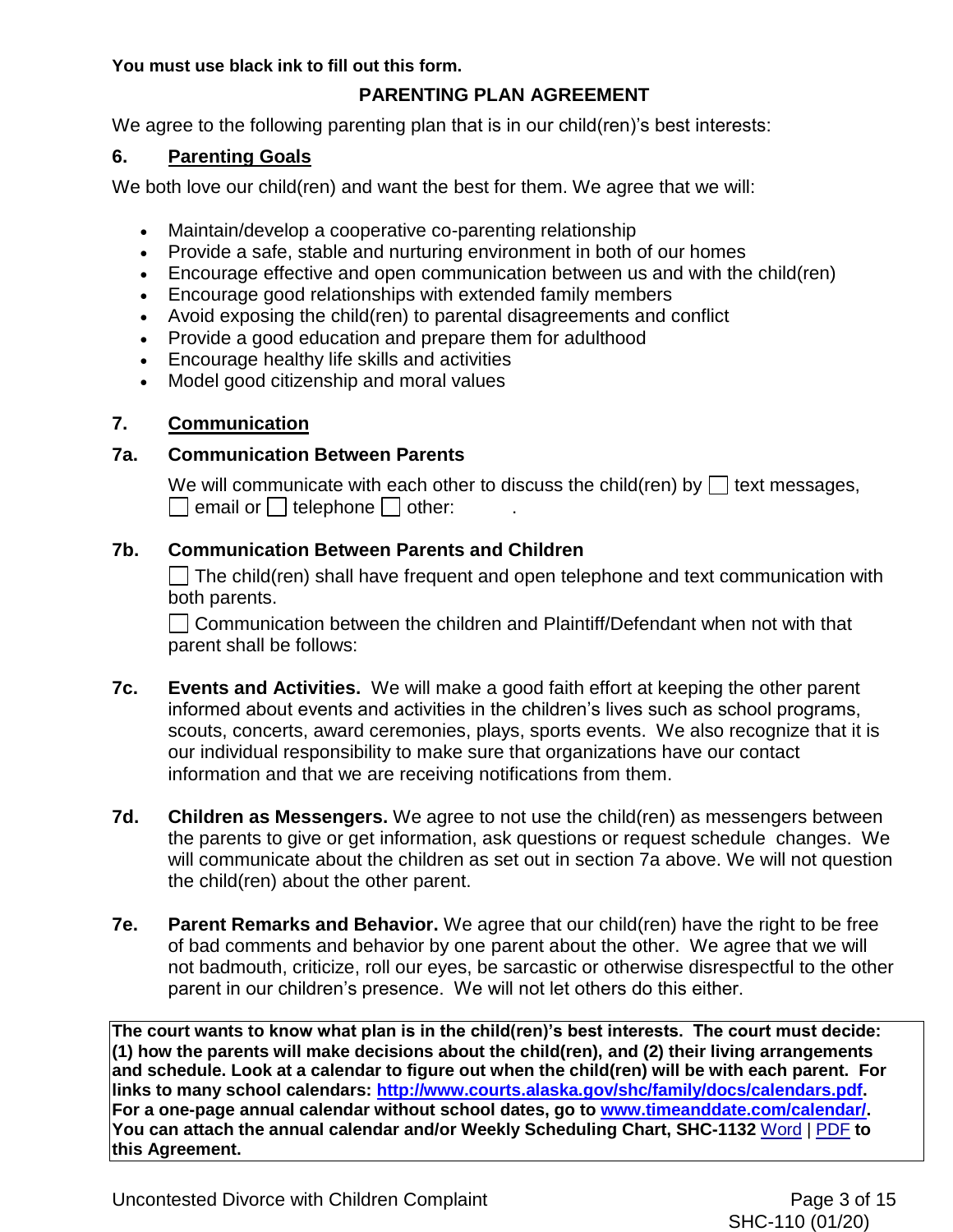### **8. Decision Making**

### **8a. Major Decisions**

| $\Box$ We can communicate and make joint decisions in the child(ren)'s best interests  |
|----------------------------------------------------------------------------------------|
| regarding the child (ren)'s education, healthcare, religious training, and other major |
| decisions.                                                                             |

 $\Box$  When  $\Box$  Plaintiff  $\Box$  Defendant  $\Box$  either parent is unavailable due to , the other parent may make major decisions independently.

| $\Box$ When $\Box$ Plaintiff $\Box$ Defendant $\Box$ either parent doesn't respond within |                                                                      |
|-------------------------------------------------------------------------------------------|----------------------------------------------------------------------|
|                                                                                           | hours/days, the other parent may make major decisions independently. |

 $\Box$  When we can't reach agreement after a good faith effort to discuss and communicate with each other, then  $\Box$  Plaintiff  $\Box$  Defendant may make major decisions independently.

It is difficult for us to make joint decisions regarding our child(ren), so  $\Box$  Plaintiff  $\Box$  Defendant will make decisions regarding the child(ren)'s education, healthcare, religious training, and other major decisions. The decision-making parent must inform the other parent about major decisions affecting the child(ren). Neither parent can move out of state with the child(ren) without written permission from the other parent or a court order.

**8b. Day to Day Decisions:** Each parent may make decisions regarding the day-to-day care of the child(ren) while they are with that parent. Either parent may make emergency decisions affecting the children's health and safety and notify the other Plaintiffs soon as possible.

**8c. Access to Information:** Both parents must be listed on and have access to all educational and medical records.

### **9. Living Arrangements**

**9a. Regular Schedule (include days and times with each parent):** 

### **9b. Special days (holidays, birthdays and special occasions)**

We may agree to celebrate holidays and birthdays together or make other agreements regarding special days. If we cannot reach agreement, the following schedule will apply:

| <b>Spring vacation:</b> The child(ren) will be with $\Box$ Plaintiff $\Box$ Defendant in even years |  |
|-----------------------------------------------------------------------------------------------------|--|
| and with Plaintiff Defendant in odd years.                                                          |  |

### **Summer vacation:**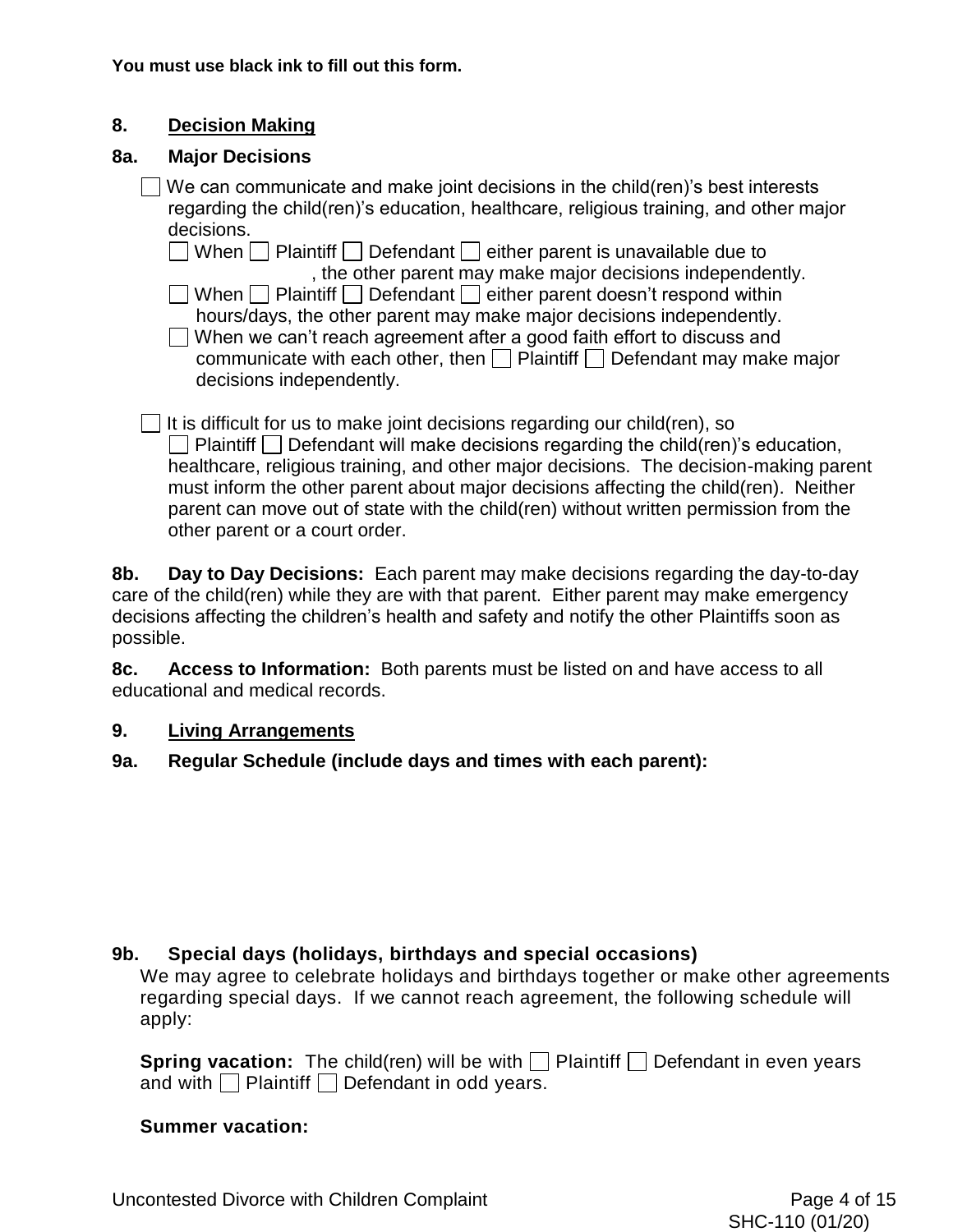| $\Box$ The regular schedule will apply, except that each parent may select up to $\Box$ weeks<br>of uninterrupted time with the child(ren). Each parent will notify the other parent of the<br>proposed dates by May 1. If both parents have selected the same period and cannot<br>reach agreement, $\Box$ Plaintiff's $\Box$ Defendant's proposed schedule will apply in even<br>years and $\Box$ Plaintiff's $\Box$ Defendant's in odd years. |
|--------------------------------------------------------------------------------------------------------------------------------------------------------------------------------------------------------------------------------------------------------------------------------------------------------------------------------------------------------------------------------------------------------------------------------------------------|
| The regular schedule will not apply, and instead the schedule will be:                                                                                                                                                                                                                                                                                                                                                                           |
|                                                                                                                                                                                                                                                                                                                                                                                                                                                  |
|                                                                                                                                                                                                                                                                                                                                                                                                                                                  |
|                                                                                                                                                                                                                                                                                                                                                                                                                                                  |
| <b>Halloween:</b> $\Box$ Regular schedule applies. $\Box$ The child(ren) will be with $\Box$ Plaintiff<br>Defendant in odd years and with $\Box$ Plaintiff $\Box$ Defendant in even years.                                                                                                                                                                                                                                                       |
| <b>Thanksgiving:</b> The child(ren) will be with $\Box$ Plaintiff $\Box$ Defendant in odd years and<br>with $\Box$ Plaintiff $\Box$ Defendant in even years. Thanksgiving is defined as starting on<br>and ending on (date and time)<br>(date and time)                                                                                                                                                                                          |
| Winter vacation: The regular schedule will apply until at least one child is in school.<br>When the child(ren) are school age, the first half of break will be with $\Box$ Plaintiff $\Box$<br>Defendant in even years and with $\Box$ Plaintiff $\Box$ Defendant in odd years.                                                                                                                                                                  |
| <b>Christmas:</b> The child(ren) will spend Christmas Day with $\Box$ Plaintiff $\Box$ Defendant in<br>even years and $\Box$ Plaintiff $\Box$ Defendant in odd years. The parent who is not with the<br>child(ren) for Christmas Day shall have time with them on Christmas Eve from<br>to<br>. Christmas is defined as                                                                                                                          |
| and ending on (date and time)<br>starting on (date and time)                                                                                                                                                                                                                                                                                                                                                                                     |
| <b>Parent A's Birthday</b>   Regular schedule applies.   With Parent A                                                                                                                                                                                                                                                                                                                                                                           |
| <b>Parent B's Birthday</b> $\Box$ Regular schedule applies. $\Box$ With Parent B                                                                                                                                                                                                                                                                                                                                                                 |
| <b>Mother's Day:</b> With $\Box$ Parent A $\Box$ Parent B                                                                                                                                                                                                                                                                                                                                                                                        |
| <b>Father's Day:</b> With $\Box$ Parent A $\Box$ Parent B                                                                                                                                                                                                                                                                                                                                                                                        |
| <b>Child(ren)'s Birthdays:</b> $\Box$ We will celebrate the child(ren)'s birthdays during our regularly<br>scheduled parenting times. We will celebrate as follows:                                                                                                                                                                                                                                                                              |
| <b>Other Special Days:</b>                                                                                                                                                                                                                                                                                                                                                                                                                       |
| 10.<br><b>Exchanging the Child(ren)</b>                                                                                                                                                                                                                                                                                                                                                                                                          |
| <b>Parents Living in the Same Community</b><br>10a.                                                                                                                                                                                                                                                                                                                                                                                              |
| Place for exchanges of the child(ren) between parents. Exchanges will take place at                                                                                                                                                                                                                                                                                                                                                              |

**Transportation for transfer between parents**

The parent starting their parenting time is responsible for transportation.

Uncontested Divorce with Children Complaint **Page 5 of 15**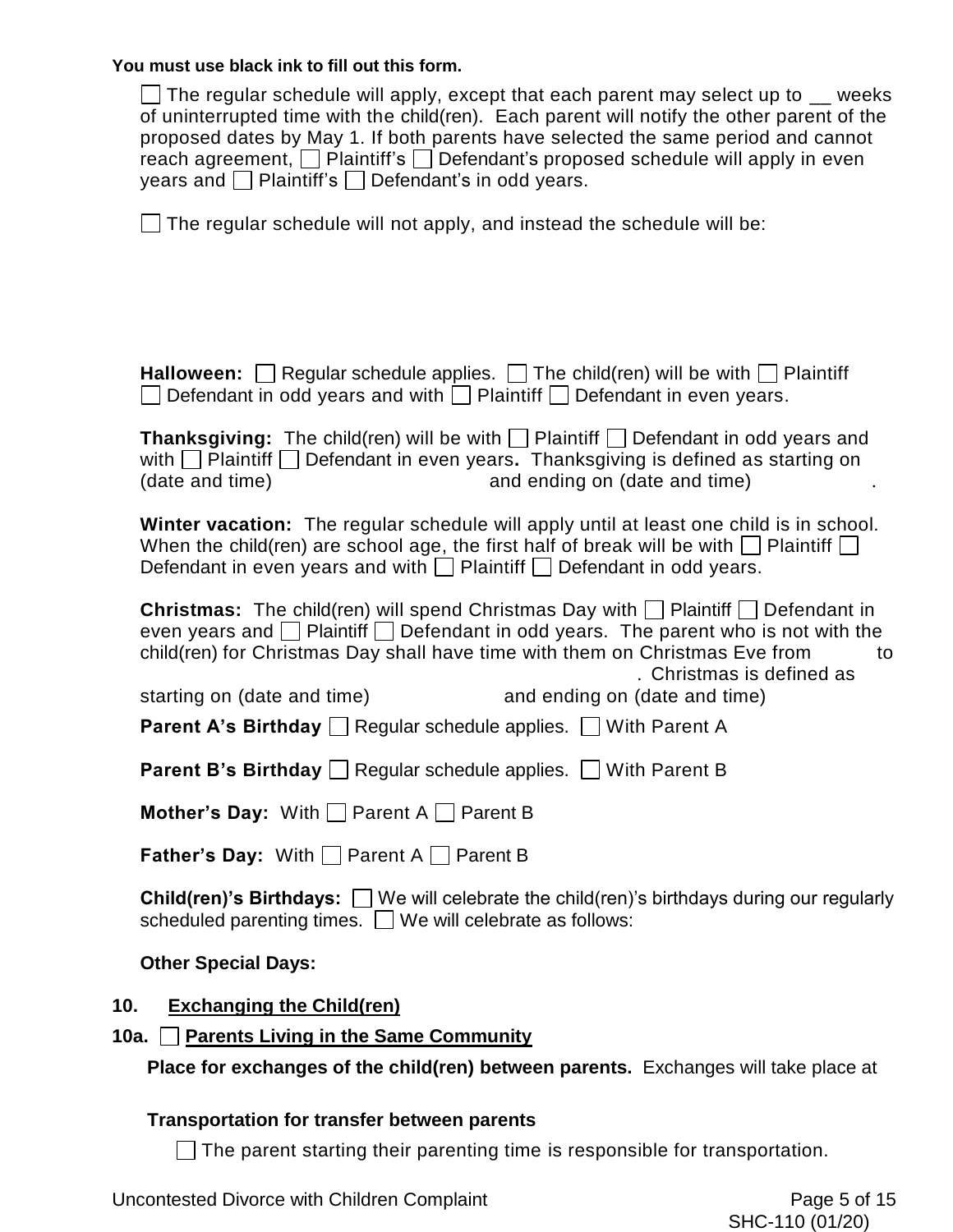$\Box$  Plaintiff  $\Box$  Defendant  $\Box$  Both parents  $\Box$  Third Party ( ) will be responsible for transporting the child(ren) for exchanges.

#### **Third party help with exchanges between parents**

 $\Box$  We do not need help with the transfer.

 $\Box$  We agree to have do exchanges or

supervise exchanges.

### **10b. Parents Living in Different Communities**

### **Accompanying Parent**

- $\Box$  The parent starting their parenting time is responsible for accompanying the child(ren) during travel.
- $\Box$  Plaintiff  $\Box$  Defendant  $\Box$  Third Party ( ) will accompany the child(ren) during all travel, until age:

 $\Box$  The child(ren) is/are old enough to travel independently.

### **Cost of exchanges**

 $\Box$  The parent starting their parenting time is responsible for arranging and paying for plane tickets and transportation.

 $\Box$  Plaintiff  $\Box$  Defendant is responsible for arranging and paying for all plane tickets and transportation and the other parent will reimburse **6 %** of the total cost.

| Other:

### **10c. Move by Parent**

 $\Box$  Neither of us plans to move from in the foreseeable future. We agree to give the other parent at least 120 days' notice if possible of any plan to move. After receiving notice, we will review our parenting agreement to try to reach a modified parenting agreement that is in our child(ren)'s best interest. If we cannot agree on a new schedule, we will continue the schedule listed in this parenting agreement for as long as both parents remain in the same community. If one parent moves away, the child(ren) will remain with the non-moving parent until the court makes a decision.

### **11. Out-of-State and/or International Travel**

 $\Box$  The child(ren) may travel with  $\Box$  Plaintiff  $\Box$  Defendant  $\Box$  both.

The travel may be  $\Box$  out of state  $\Box$  internationally (includes travel to/thru Canada) as long as a copy of the roundtrip electronic ticket information (dates, times, airline, flight #s), and contact telephone number are provided at least  $\Box$  30 days or  $\Box$  days before the travel, unless the parents agree on a shortened timeline.

The travel will be:



 $\Box$  with the following restrictions:

 $\Box$  We will cooperate to get passports and necessary travel authorizations.

### **12. Safety Concerns**

Uncontested Divorce with Children Complaint The Complaint Page 6 of 15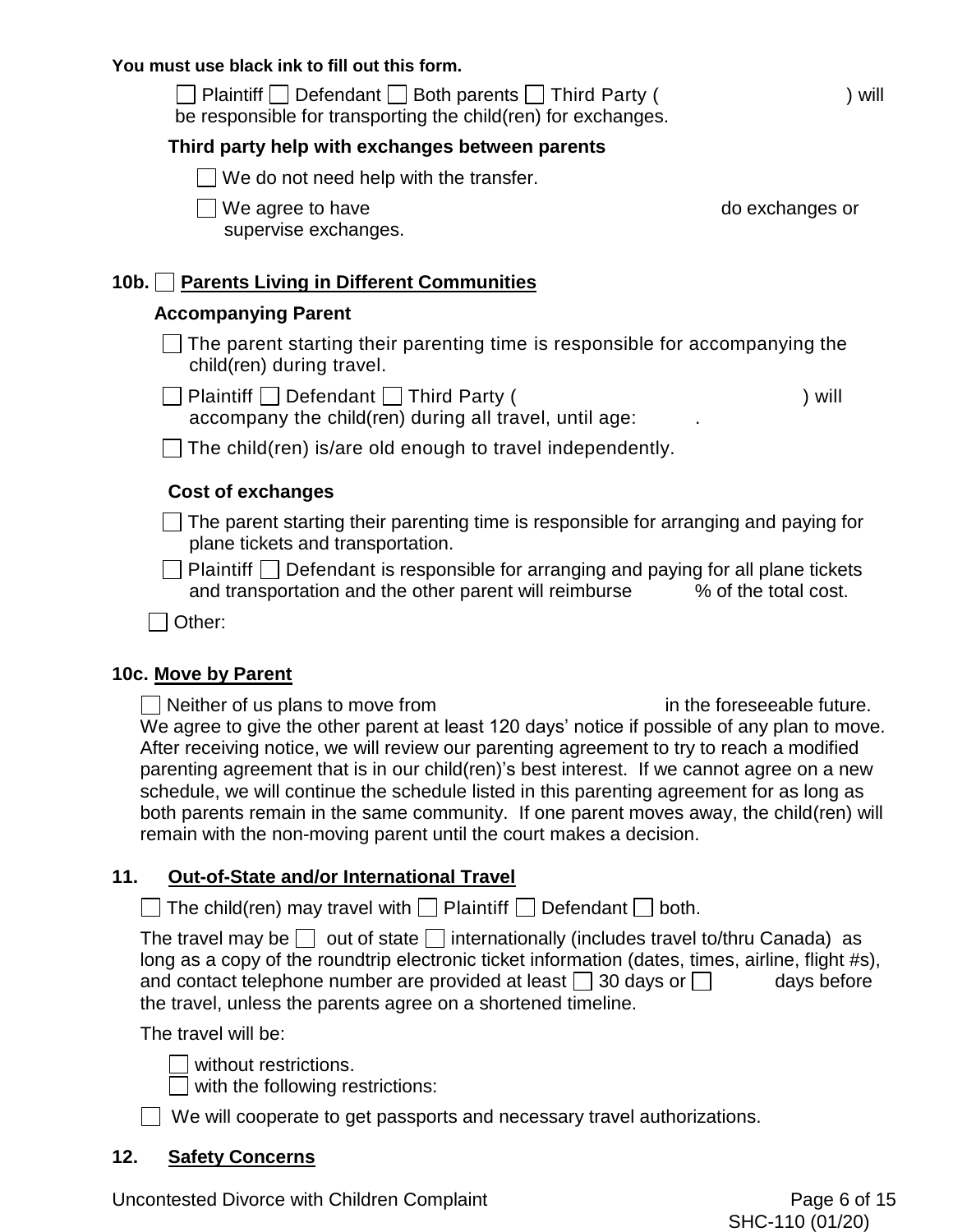- $\vert \ \vert$  We do not have concerns about the safety of the child(ren) with either parent.
- $\Box$  We agree to the following to keep our child(ren) safe:

### **13. Permanent Fund Dividends**

 $\Box$  Plaintiff  $\Box$  Defendant should timely apply for the child(ren)'s Alaska Permanent Fund Dividend (PFD) each year while they are minors. The parent who claims the federal tax exemption for any child(ren) agrees to pay the taxes on the child(ren)'s PFD. We agree that the child(ren)'s PFD funds:

 $\vert \ \vert$  may be spent for the child(ren)'s health, education and welfare.

 $\Box$  should be saved in an interest-bearing account in both parent's names and both parents should have access to all statements from the account.

 $\Box$  will be split between the parents as follows:

### **14. ANCSA Native Corporation Dividends**

Child(ren) do not receive ANCSA dividends.

 $\Box$  Plaintiff  $\Box$  Defendant is designated as the custodian of the child(ren)'s ANCSA stock. Any dividends.

 $\Box$  may be spent for the child(ren)'s health, education and welfare.

 $\Box$  should be saved in an interest-bearing account in both parent's names and both parents should have access to all statements from the account.

will be split between the parents as follows:

will choose the  $\Box$  100  $\Box$  50 % college savings fund option on the PFD application. If we agree to 50%, the rest of the PFD will be used as checked above.

 $\Box$  Plaintiff  $\Box$  Defendant will pay any taxes owed on any dividends paid to the child(ren).

### **15. Federal Tax Credits**

 $\Box$  Plaintiff  $\Box$  Defendant will claim the federal tax credits for the child(ren) every year.

 $\Box$  Every year, Plaintiff will claim and Defendant will claim the federal tax credits.

The parents will claim the federal tax credits for the child(ren) in alternating years with  $\Box$  Plaintiff  $\Box$  Defendant claiming the child(ren) for even-numbered tax years such as 2018, and the other parent claiming them for odd-numbered tax years such as 2019.

The parents also agree to provide each other with a signed IRS Form 8332, if needed, by February 1 so that it may be timely filed with the IRS.

The parents can modify this agreement regarding the federal tax credits for the child(ren) without a court order if they agree in writing. As required by AS 25.24.232, we also agree that the parent who has the child(ren) for a period less than the other parent may not claim the credit(s) in any tax year if on December 31 of that year the parent was behind in support payments in an amount more than four times the monthly support obligation.

### **16. Child Support**

Plaintiff's gross annual income (all sources  $+$  PFD) is:  $$$ Defendant's gross annual income (all sources  $+$  PFD) is: \$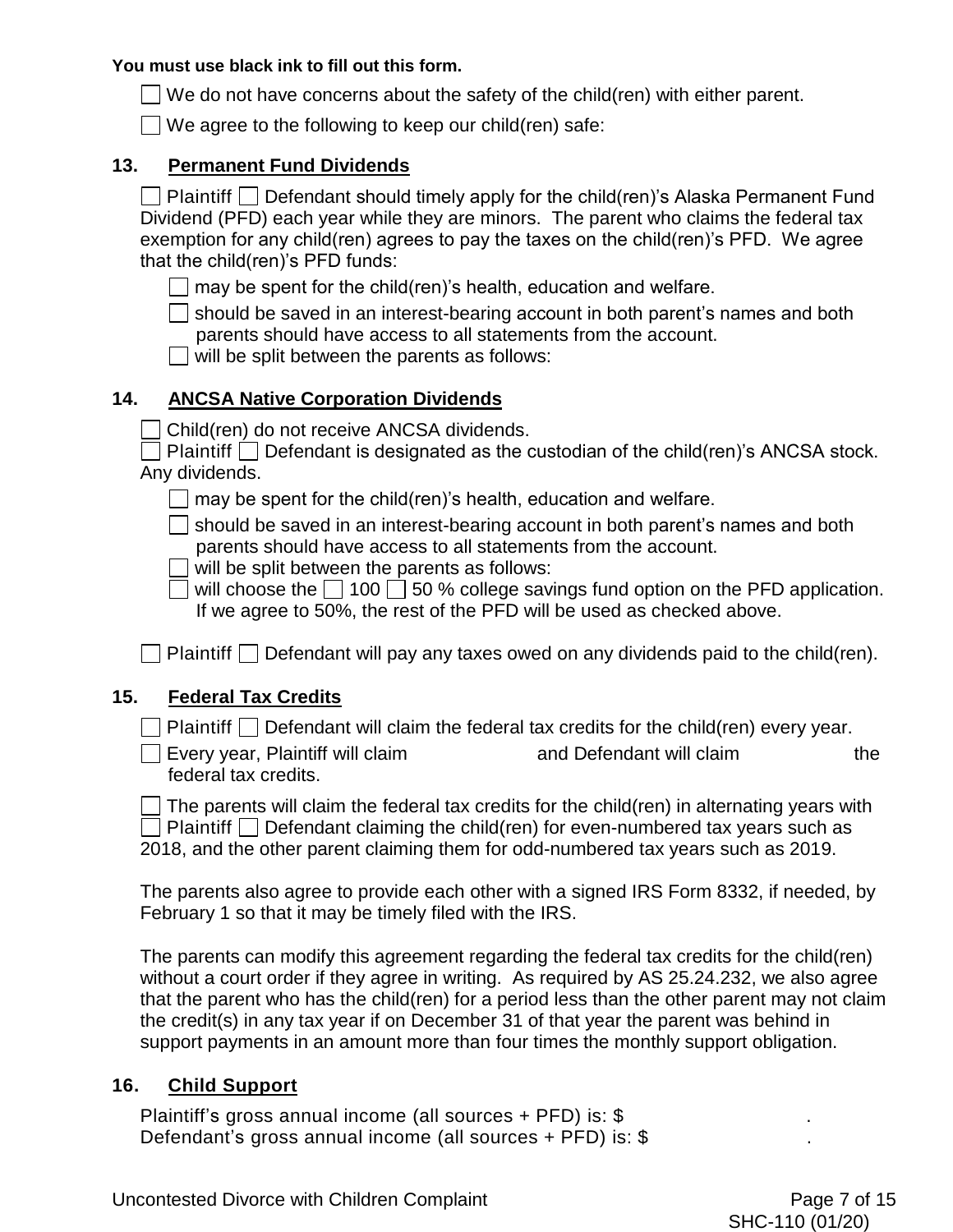$\Box$  Neither parent  $\Box$  Plaintiff  $\Box$  Defendant is receiving public benefits for the children.

*Check one below:*

 $\Box$  Our schedule results in the child(ren) living with each parent at least 110 overnights/year so uses a shared physical custody child support calculation.

 $\Box$  Our schedule results in the child(ren) living with  $\Box$  Plaintiff  $\Box$  Defendant for at least 256 overnights/year so needs a primary physical custody child support calculation.

*Check one below:*

 $\Box$  There is not an existing CSSD child support order. We understand that the court is required to order child and medical support according to Civil Rule 90.3.

 $\Box$  There is an existing support order through CSSD that should remain in effect.

## **17. Medical Coverage**

### **17a. Available Coverage**

 $\Box$  The children are eligible for medical services through  $\Box$  Indian Health Service  $\Box$ Military  $\Box$  Denali KidCare and these services are available in the area where the child(ren) live(s).

 $\Box$  Health insurance is available at a reasonable cost to  $\Box$  Plaintiff  $\Box$  Defendant  $\Box$  both parents, and agree that  $\Box$  Plaintiff  $\Box$  Defendant  $\Box$  both parents will purchase insurance and child support will be adjusted to reflect the additional cost of insuring the child(ren).

 $\Box$  Health insurance is not available to either parent at a reasonable cost, but must be purchased if it becomes available at a reasonable cost.

## **17b. Uncovered Medical Expenses**

 $\Box$  The parents will each pay one-half of the first \$5,000 in health care expenses not covered by insurance.

 $\Box$  Plaintiff will pay  $\Box$  % and Defendant will pay  $\Box$  % of the first \$5,000 in health care expenses not covered by insurance.

### **18. Changing or Modifying the Agreement**

We understand that we can change this agreement to adjust the children's schedule when we agree. However, when we do not agree to change something, this agreement is in effect as written.

## **PROPERTY AND DEBT AGREEMENT**

We agree to the following division of our marital property and debt that is fair and equitable:

### **19. Personal Property**

 $\Box$  We have divided all personal property (household goods. furniture, personal items, tools, guns, jewelry, etc.) so no further division by the court is needed.

 $\Box$  We agree to divide our personal property as follows:

Uncontested Divorce with Children Complaint **Page 8 of 15** Page 8 of 15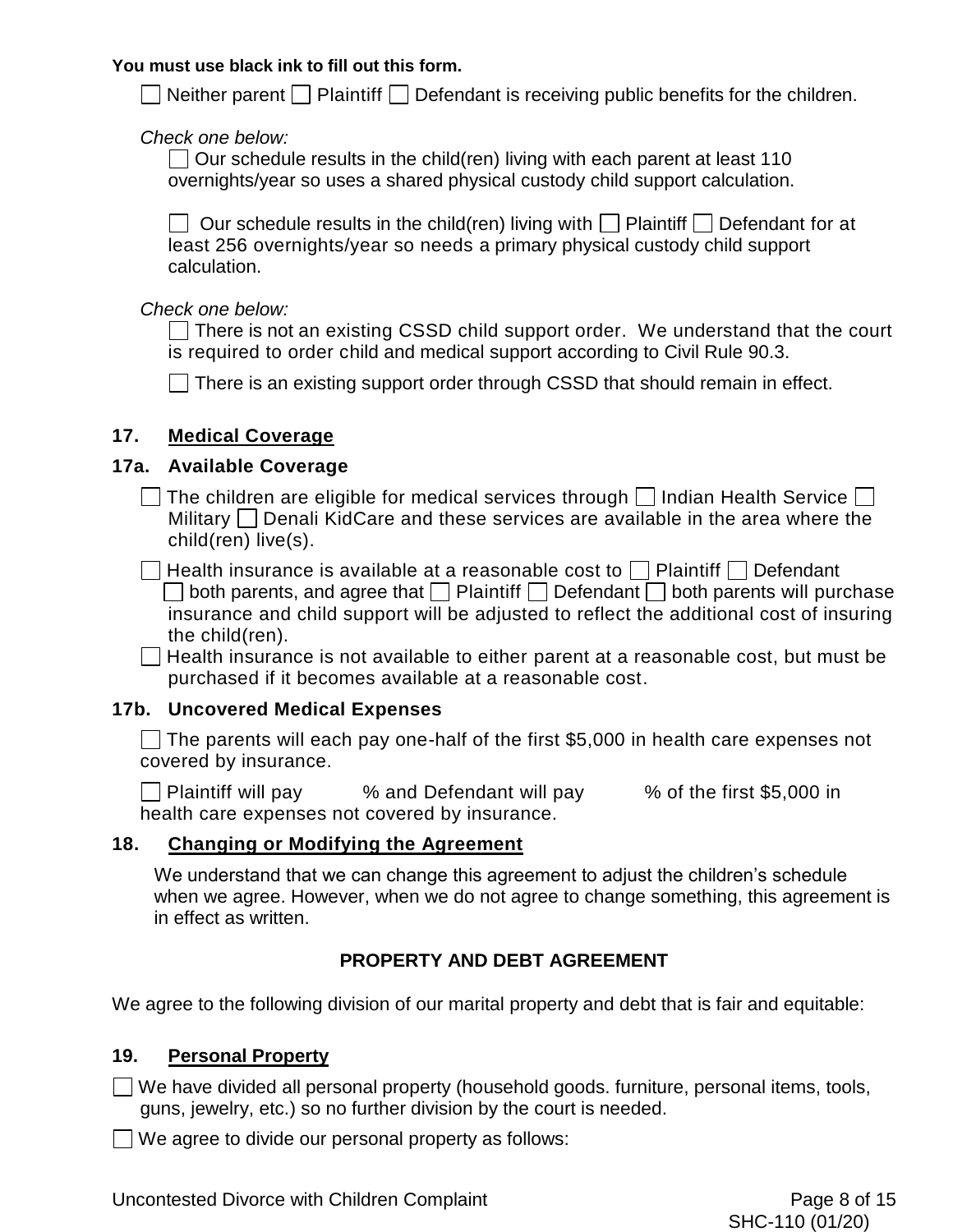| Item Description | Fair Market Value in \$<br>(Craigslist value) | Awarded to Plaintiff or<br>Defendant |
|------------------|-----------------------------------------------|--------------------------------------|
|                  |                                               |                                      |
|                  |                                               |                                      |
|                  |                                               |                                      |
|                  |                                               |                                      |
|                  |                                               |                                      |
|                  |                                               |                                      |

Additional personal property is listed on an attached document.

Additional Information:

## **20. Bank or Credit Union Accounts**

 $\Box$  We have divided all bank accounts so no further division by the court is needed.

\_\_\_\_\_\_\_\_\_\_\_\_\_\_\_\_\_\_\_\_\_\_\_\_\_\_\_\_\_\_\_\_\_\_\_\_\_\_\_\_\_\_\_\_\_\_\_\_\_\_\_\_\_\_\_\_\_\_\_\_\_\_\_\_\_\_\_\_\_\_\_\_\_\_\_ \_\_\_\_\_\_\_\_\_\_\_\_\_\_\_\_\_\_\_\_\_\_\_\_\_\_\_\_\_\_\_\_\_\_\_\_\_\_\_\_\_\_\_\_\_\_\_\_\_\_\_\_\_\_\_\_\_\_\_\_\_\_\_\_\_\_\_\_\_\_\_\_\_\_\_ \_\_\_\_\_\_\_\_\_\_\_\_\_\_\_\_\_\_\_\_\_\_\_\_\_\_\_\_\_\_\_\_\_\_\_\_\_\_\_\_\_\_\_\_\_\_\_\_\_\_\_\_\_\_\_\_\_\_\_\_\_\_\_\_\_\_\_\_\_\_\_\_\_\_\_

□ We agree to divide our bank accounts as follows:

| <b>Bank Account</b><br>Description<br>(checking, savings,<br>and include account's<br>last $4$ #s) | Whose name is<br>on the bank<br>account? (one<br>spouse or both) | \$ Amount in the<br>account | <b>Awarded to Plaintiff</b><br>or Defendant |
|----------------------------------------------------------------------------------------------------|------------------------------------------------------------------|-----------------------------|---------------------------------------------|
|                                                                                                    |                                                                  |                             |                                             |
|                                                                                                    |                                                                  |                             |                                             |
|                                                                                                    |                                                                  |                             |                                             |
|                                                                                                    |                                                                  |                             |                                             |

\_\_\_\_\_\_\_\_\_\_\_\_\_\_\_\_\_\_\_\_\_\_\_\_\_\_\_\_\_\_\_\_\_\_\_\_\_\_\_\_\_\_\_\_\_\_\_\_\_\_\_\_\_\_\_\_\_\_\_\_\_\_\_\_\_\_\_\_\_\_\_\_\_\_\_ \_\_\_\_\_\_\_\_\_\_\_\_\_\_\_\_\_\_\_\_\_\_\_\_\_\_\_\_\_\_\_\_\_\_\_\_\_\_\_\_\_\_\_\_\_\_\_\_\_\_\_\_\_\_\_\_\_\_\_\_\_\_\_\_\_\_\_\_\_\_\_\_\_\_\_ \_\_\_\_\_\_\_\_\_\_\_\_\_\_\_\_\_\_\_\_\_\_\_\_\_\_\_\_\_\_\_\_\_\_\_\_\_\_\_\_\_\_\_\_\_\_\_\_\_\_\_\_\_\_\_\_\_\_\_\_\_\_\_\_\_\_\_\_\_\_\_\_\_\_\_

Additional Information:

## **21. Vehicles (cars, trucks, RVs, snow machines, 4-wheelers)**

 $\Box$  We have divided all vehicles so no further division by the court is needed.

We agree to divide our vehicles as follows:

| Vehicle make,   Fair market<br>model, year | value<br>(Kelley Blue)<br>Book, other) | Loan<br>balance? Or<br>was it paid<br>off? | If Ioan, do<br>you need to<br>refinance<br>loan into 1<br>name? | Whose<br>name is on<br>the title? (1<br>name or<br>both) | Awarded<br>to Plaintiff,<br>Defendant,<br>or to be<br>sold? |
|--------------------------------------------|----------------------------------------|--------------------------------------------|-----------------------------------------------------------------|----------------------------------------------------------|-------------------------------------------------------------|
|                                            |                                        |                                            |                                                                 |                                                          |                                                             |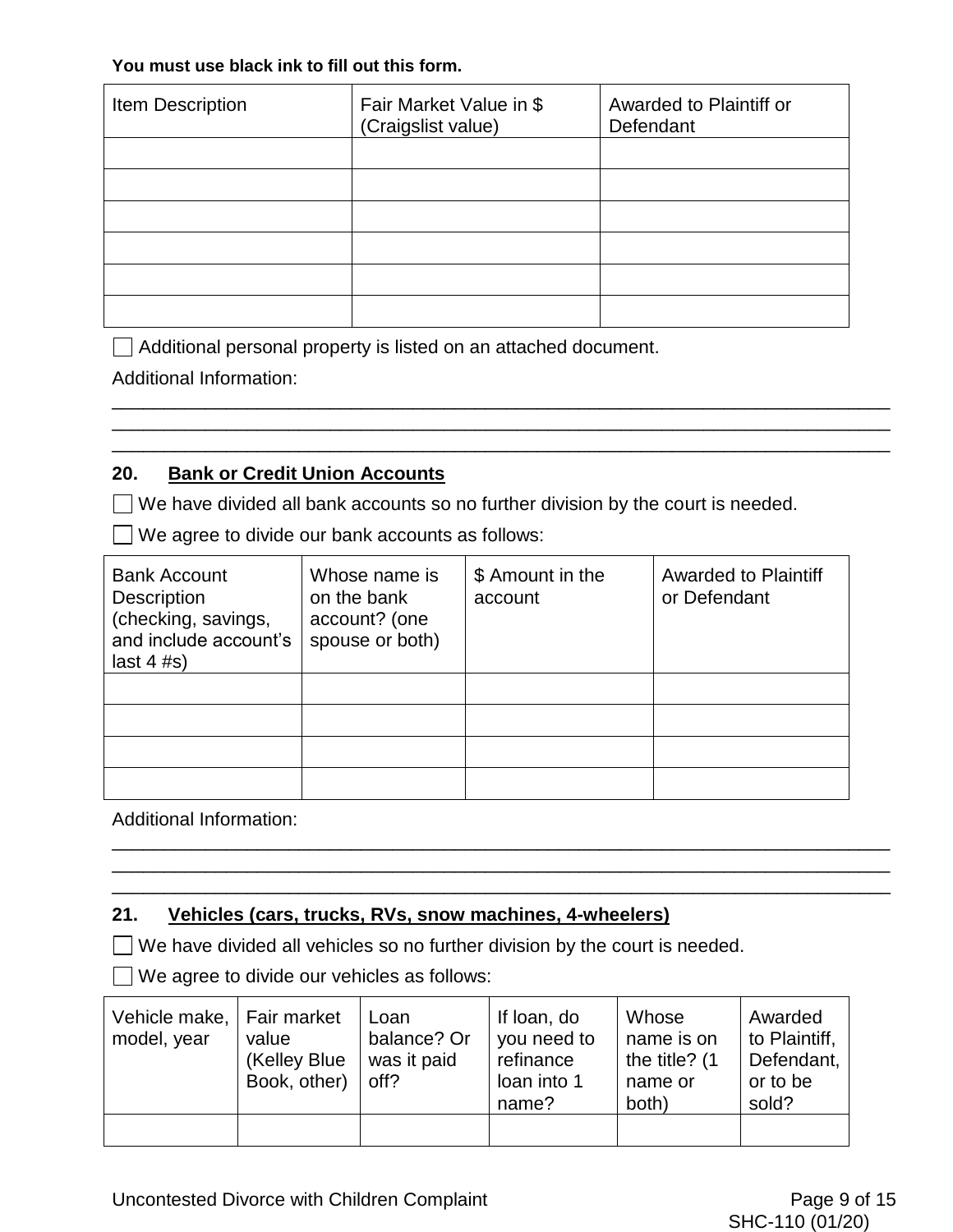|                               | You must use black ink to fill out this form.                                                                                                                                                                                                                                        |                                                  |                                                     |                                                              |
|-------------------------------|--------------------------------------------------------------------------------------------------------------------------------------------------------------------------------------------------------------------------------------------------------------------------------------|--------------------------------------------------|-----------------------------------------------------|--------------------------------------------------------------|
|                               |                                                                                                                                                                                                                                                                                      |                                                  |                                                     |                                                              |
|                               |                                                                                                                                                                                                                                                                                      |                                                  |                                                     |                                                              |
|                               |                                                                                                                                                                                                                                                                                      |                                                  |                                                     |                                                              |
|                               | We agree to the following arrangement about the vehicles:                                                                                                                                                                                                                            |                                                  |                                                     |                                                              |
|                               |                                                                                                                                                                                                                                                                                      |                                                  |                                                     |                                                              |
| 22.                           | <b>Real Estate: House or Land</b>                                                                                                                                                                                                                                                    |                                                  |                                                     |                                                              |
| We do not own a home or land. |                                                                                                                                                                                                                                                                                      |                                                  |                                                     |                                                              |
|                               | We own $\Box$ a home $\Box$ land located at:                                                                                                                                                                                                                                         |                                                  |                                                     |                                                              |
|                               |                                                                                                                                                                                                                                                                                      |                                                  |                                                     |                                                              |
|                               | One spouse owned the house or land before we married, but we agree that it is fair to<br>treat part of it as marital because the other spouse helped to pay the mortgage and/or<br>improved and maintained the property.                                                             |                                                  |                                                     |                                                              |
| Home / Land<br>address        | Fair market \$<br>value (based on<br>appraisal, tax<br>assessment,<br>broker's opinion,<br>other)                                                                                                                                                                                    | Amount of<br>mortgage? Or<br>was it paid<br>off? | Whose name is<br>on the title? (1<br>name or both)? | Does<br>mortgage<br>need to be<br>refinanced<br>into 1 name? |
|                               |                                                                                                                                                                                                                                                                                      |                                                  |                                                     |                                                              |
|                               |                                                                                                                                                                                                                                                                                      |                                                  |                                                     |                                                              |
|                               | We agree to the following arrangement about the marital home or land:<br>Plaintiff $\Box$ Defendant will keep the house and be responsible for paying the mortgage.                                                                                                                  |                                                  |                                                     |                                                              |
|                               | The property needs to be refinanced into $\Box$ Plaintiff's $\Box$ Defendant's name by<br>date. If it is not refinanced by that date, then the following will happen:                                                                                                                |                                                  |                                                     |                                                              |
|                               |                                                                                                                                                                                                                                                                                      |                                                  |                                                     |                                                              |
|                               | The property will be will be sold and any proceeds will be divided $\Box$ evenly $\Box$ as follows<br>(state the \$ amount or % to each spouse) ____________. We agree to cooperate to put the<br>house on the market, including arranging for and paying for any necessary repairs. |                                                  |                                                     |                                                              |

Other arrangement: \_\_\_\_\_\_\_\_\_\_\_\_\_\_\_\_\_\_\_\_\_\_\_\_\_\_\_\_\_\_\_\_\_\_\_\_\_\_\_\_\_\_\_\_\_\_\_\_\_\_\_\_\_\_\_\_\_\_\_\_\_\_\_\_\_\_\_\_\_\_\_\_\_\_\_

## **23. Retirement Accounts**

During the marriage, neither of us contributed to or earned any retirement accounts.

\_\_\_\_\_\_\_\_\_\_\_\_\_\_\_\_\_\_\_\_\_\_\_\_\_\_\_\_\_\_\_\_\_\_\_\_\_\_\_\_\_\_\_\_\_\_\_\_\_\_\_\_\_\_\_\_\_\_\_\_\_\_\_\_\_\_\_\_\_\_\_\_\_\_\_ \_\_\_\_\_\_\_\_\_\_\_\_\_\_\_\_\_\_\_\_\_\_\_\_\_\_\_\_\_\_\_\_\_\_\_\_\_\_\_\_\_\_\_\_\_\_\_\_\_\_\_\_\_\_\_\_\_\_\_\_\_\_\_\_\_\_\_\_\_\_\_\_\_\_\_

Uncontested Divorce with Children Complaint **Page 10 of 15** Page 10 of 15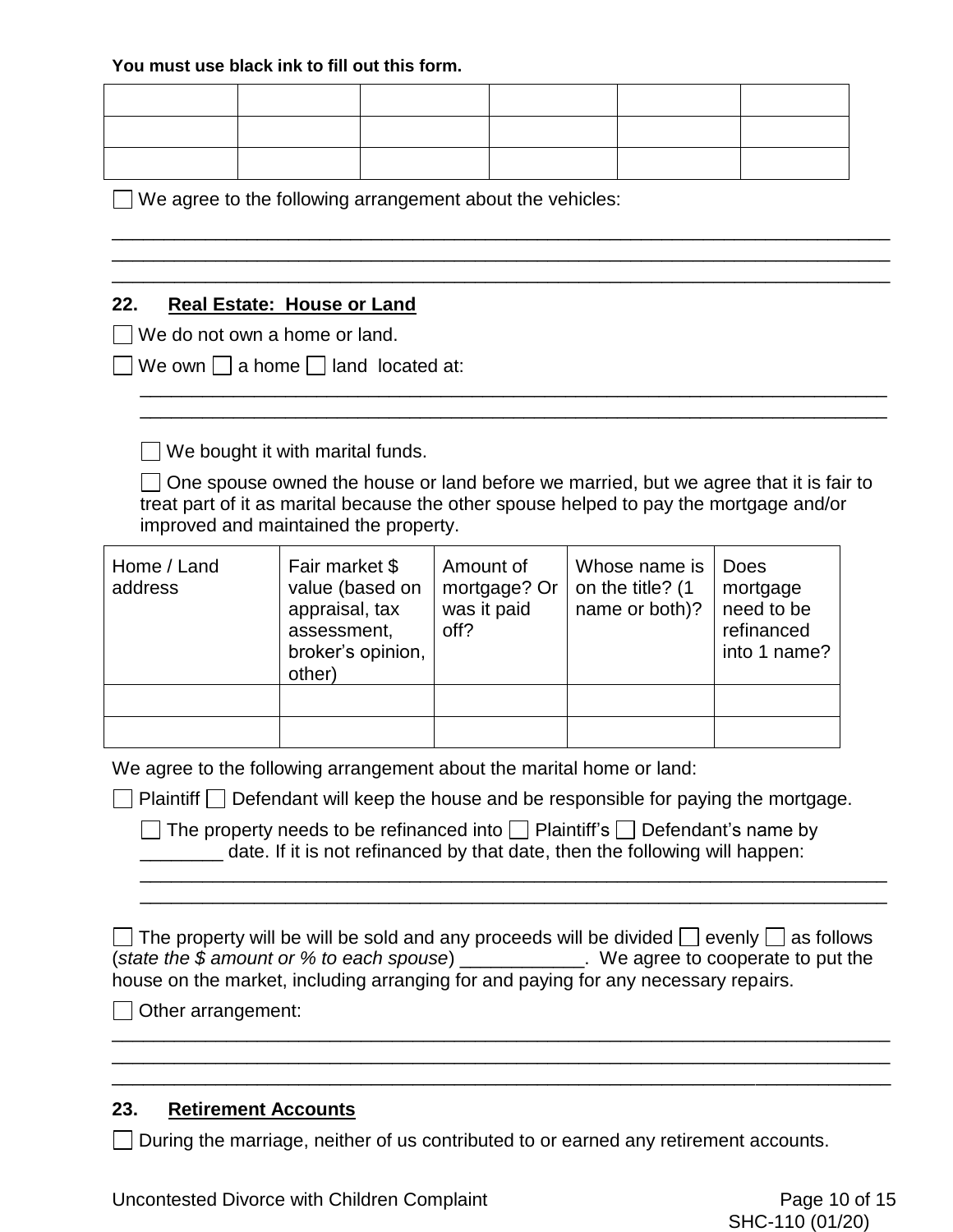$\Box$  During the marriage  $\Box$  Plaintiff  $\Box$  Defendant contributed to or earned the following retirement accounts:

| <b>Plaintiff</b>    | <b>Account Description</b><br>(account's last 4 #s) | Value? | <b>Date started</b><br>contributing? | <b>Vested?</b> | <b>Receiving</b><br>payments<br>now? |
|---------------------|-----------------------------------------------------|--------|--------------------------------------|----------------|--------------------------------------|
| 401(k) / 403(b)     |                                                     |        |                                      |                |                                      |
| account(s)          |                                                     |        |                                      |                |                                      |
| Military            |                                                     |        |                                      |                |                                      |
| retirement          |                                                     |        |                                      |                |                                      |
| Pension -           |                                                     |        |                                      |                |                                      |
| PERS, TRS,          |                                                     |        |                                      |                |                                      |
| FERS, other         |                                                     |        |                                      |                |                                      |
| <b>SBS</b>          |                                                     |        |                                      |                |                                      |
| IRA account(s)      |                                                     |        |                                      |                |                                      |
| Other               |                                                     |        |                                      |                |                                      |
| retirement          |                                                     |        |                                      |                |                                      |
| funds               |                                                     |        |                                      |                |                                      |
|                     |                                                     |        |                                      |                |                                      |
| <b>Defendant</b>    | <b>Account Description</b><br>(account's last 4 #s) | Value? | <b>Date started</b><br>contributing? | <b>Vested?</b> | <b>Receiving</b><br>payments<br>now? |
| 401(k) / 403(b)     |                                                     |        |                                      |                |                                      |
| account(s)          |                                                     |        |                                      |                |                                      |
| <b>Military</b>     |                                                     |        |                                      |                |                                      |
| retirement          |                                                     |        |                                      |                |                                      |
| Pension -           |                                                     |        |                                      |                |                                      |
| PERS, TRS,          |                                                     |        |                                      |                |                                      |
| FERS, other         |                                                     |        |                                      |                |                                      |
| <b>SBS</b>          |                                                     |        |                                      |                |                                      |
| IRA account(s)      |                                                     |        |                                      |                |                                      |
| Other               |                                                     |        |                                      |                |                                      |
| retirement<br>funds |                                                     |        |                                      |                |                                      |

We agree to the following arrangements about the retirement accounts:

 $\Box$  We will each keep our own retirement account(s) and so there is no need to divide any accounts *(in the boxes above, write the amount each spouse added to retirement during the marriage)*

| $\Box$ 50% $\Box$ % $\Box$ \$ | of the marital portion of $\Box$ Plaintiff's $\Box$ Defendant's                               |
|-------------------------------|-----------------------------------------------------------------------------------------------|
|                               | account should go to $\Box$ Plaintiff $\Box$ Defendant. We agree to cooperate to              |
|                               | find someone to prepare a Qualified Domestic Relations Order (QDRO) that we will file with    |
|                               | the court by date and understand the divorce will not finalize until the judge signs          |
|                               | the QDRO and divorce decree. If it is a military pension where the marriage overlaps at least |
|                               | 10 years with the military service, we agree to file with DFAS, the Application for Former    |
|                               | Spouse Payments from Retired Pay, DD-243, and with the final decree.                          |

 $\Box$  the spouse with the retirement plan will sign up for the  $\Box$  50%  $\Box$  % survivor benefit plan (SBP) so that the ex-spouse will continue to get payments if the plan holder dies first. The premium will be paid by  $\Box$  shared equally  $\Box$  Plaintiff  $\Box$  Defendant

Uncontested Divorce with Children Complaint **Page 11 of 15** Page 11 of 15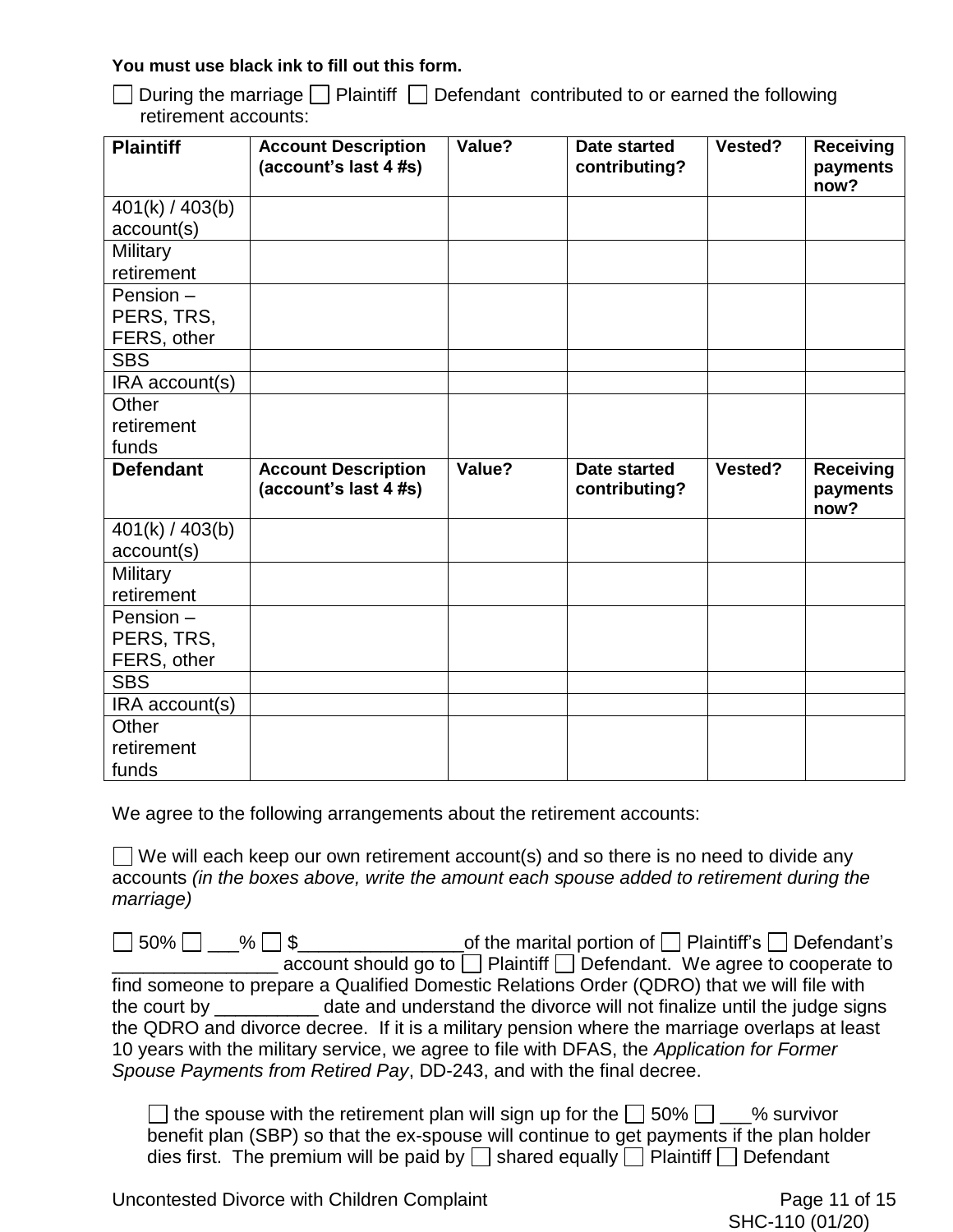$\Box$  other payment arrangement:

| $\Box$ Instead of dividing the retirement account(s), the $\Box$ Plaintiff $\Box$ Defendant will pay the other |                                |
|----------------------------------------------------------------------------------------------------------------|--------------------------------|
| spouse \$ ________________. The payment will be in a $\Box$ lump sum or $\Box$ by installments of              |                                |
| monthly starting on the 1 <sup>st</sup> of _________________                                                   | until the balance is paid off. |
| $\Box$ other arrangement:                                                                                      |                                |

\_\_\_\_\_\_\_\_\_\_\_\_\_\_\_\_\_\_\_\_\_\_\_\_\_\_\_\_\_\_\_\_\_\_\_\_\_\_\_\_\_\_\_\_\_\_\_\_\_\_\_\_\_\_\_\_\_\_\_\_\_\_\_\_\_\_\_\_\_\_\_\_\_\_\_ \_\_\_\_\_\_\_\_\_\_\_\_\_\_\_\_\_\_\_\_\_\_\_\_\_\_\_\_\_\_\_\_\_\_\_\_\_\_\_\_\_\_\_\_\_\_\_\_\_\_\_\_\_\_\_\_\_\_\_\_\_\_\_\_\_\_\_\_\_\_\_\_\_\_\_ \_\_\_\_\_\_\_\_\_\_\_\_\_\_\_\_\_\_\_\_\_\_\_\_\_\_\_\_\_\_\_\_\_\_\_\_\_\_\_\_\_\_\_\_\_\_\_\_\_\_\_\_\_\_\_\_\_\_\_\_\_\_\_\_\_\_\_\_\_\_\_\_\_\_\_

\_\_\_\_\_\_\_\_\_\_\_\_\_\_\_\_\_\_\_\_\_\_\_\_\_\_\_\_\_\_\_\_\_\_\_\_\_\_\_\_\_\_\_\_\_\_\_\_\_\_\_\_\_\_\_\_\_\_\_\_\_\_\_\_\_\_\_\_\_\_\_\_ \_\_\_\_\_\_\_\_\_\_\_\_\_\_\_\_\_\_\_\_\_\_\_\_\_\_\_\_\_\_\_\_\_\_\_\_\_\_\_\_\_\_\_\_\_\_\_\_\_\_\_\_\_\_\_\_\_\_\_\_\_\_\_\_\_\_\_\_\_\_\_\_

### **24. Other Property**

 $\Box$  We agree to divide the following property:

| Item Description | Fair Market Value in \$<br>(Craigslist value) | Awarded to Plaintiff or<br>Defendant |
|------------------|-----------------------------------------------|--------------------------------------|
|                  |                                               |                                      |
|                  |                                               |                                      |
|                  |                                               |                                      |
|                  |                                               |                                      |
|                  |                                               |                                      |
|                  |                                               |                                      |

\_\_\_\_\_\_\_\_\_\_\_\_\_\_\_\_\_\_\_\_\_\_\_\_\_\_\_\_\_\_\_\_\_\_\_\_\_\_\_\_\_\_\_\_\_\_\_\_\_\_\_\_\_\_\_\_\_\_\_\_\_\_\_\_\_\_\_\_\_\_\_\_\_\_\_ \_\_\_\_\_\_\_\_\_\_\_\_\_\_\_\_\_\_\_\_\_\_\_\_\_\_\_\_\_\_\_\_\_\_\_\_\_\_\_\_\_\_\_\_\_\_\_\_\_\_\_\_\_\_\_\_\_\_\_\_\_\_\_\_\_\_\_\_\_\_\_\_\_\_\_ \_\_\_\_\_\_\_\_\_\_\_\_\_\_\_\_\_\_\_\_\_\_\_\_\_\_\_\_\_\_\_\_\_\_\_\_\_\_\_\_\_\_\_\_\_\_\_\_\_\_\_\_\_\_\_\_\_\_\_\_\_\_\_\_\_\_\_\_\_\_\_\_\_\_\_

Additional Information:

### **25. Credit Cards**

 $\Box$  We have no credit card debt.

 $\Box$  We will each be responsible for the credit card debt in our own names.

 $\Box$  We agree to cancel the following credit cards that are in both of our names:

 $\Box$  One or both of us used credit cards during the marriage and agree to pay off the debt as follows:

\_\_\_\_\_\_\_\_\_\_\_\_\_\_\_\_\_\_\_\_\_\_\_\_\_\_\_\_\_\_\_\_\_\_\_\_\_\_\_\_\_\_\_\_\_\_\_\_\_\_\_\_\_\_\_\_\_\_\_\_\_\_\_\_\_\_\_\_\_\_ \_\_\_\_\_\_\_\_\_\_\_\_\_\_\_\_\_\_\_\_\_\_\_\_\_\_\_\_\_\_\_\_\_\_\_\_\_\_\_\_\_\_\_\_\_\_\_\_\_\_\_\_\_\_\_\_\_\_\_\_\_\_\_\_\_\_\_\_\_\_

| <b>Credit Card Account</b><br>Description (include<br>account's last 4 #s) | Whose name is<br>credit card in?<br>(one spouse or<br>both names) | \$ Amount owed | Who will be responsible<br>to pay? Plaintiff or<br>Defendant, both split |
|----------------------------------------------------------------------------|-------------------------------------------------------------------|----------------|--------------------------------------------------------------------------|
|                                                                            |                                                                   |                |                                                                          |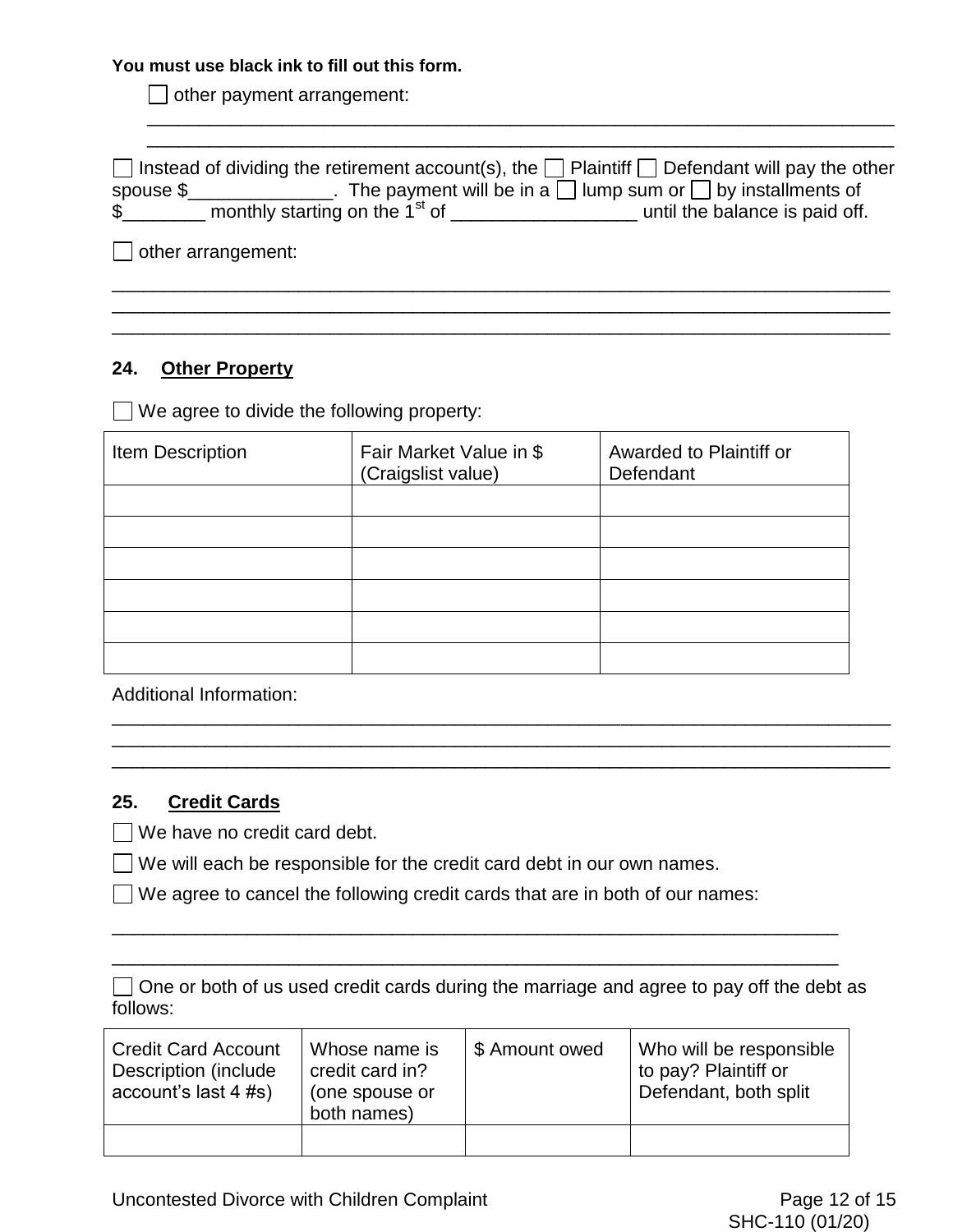$\Box$  A list of additional credit card debt is attached.

We understand that if both of our names are on the credit card account, the credit card company may sue either one of us to collect the unpaid amount even if we agree that one spouse will pay the debt.

\_\_\_\_\_\_\_\_\_\_\_\_\_\_\_\_\_\_\_\_\_\_\_\_\_\_\_\_\_\_\_\_\_\_\_\_\_\_\_\_\_\_\_\_\_\_\_\_\_\_\_\_\_\_\_\_\_\_\_\_\_\_\_\_\_\_\_\_\_\_\_\_\_\_\_ \_\_\_\_\_\_\_\_\_\_\_\_\_\_\_\_\_\_\_\_\_\_\_\_\_\_\_\_\_\_\_\_\_\_\_\_\_\_\_\_\_\_\_\_\_\_\_\_\_\_\_\_\_\_\_\_\_\_\_\_\_\_\_\_\_\_\_\_\_\_\_\_\_\_\_ \_\_\_\_\_\_\_\_\_\_\_\_\_\_\_\_\_\_\_\_\_\_\_\_\_\_\_\_\_\_\_\_\_\_\_\_\_\_\_\_\_\_\_\_\_\_\_\_\_\_\_\_\_\_\_\_\_\_\_\_\_\_\_\_\_\_\_\_\_\_\_\_\_\_\_

Additional Information:

### **26. Medical Bills**

 $\Box$  We have no medical bills.

 $\Box$  We will each be responsible for the medical bills in our own names.

 $\Box$  One or both of us had medical bills during the marriage and agree to pay off the debt as follows:

| <b>Medical Bill Account</b><br>Description (include<br>account's last 4 #s) | Whose name is<br>medical bill in? | \$ Amount owed | Who will be responsible<br>to pay? Plaintiff or<br>Defendant, both split |
|-----------------------------------------------------------------------------|-----------------------------------|----------------|--------------------------------------------------------------------------|
|                                                                             |                                   |                |                                                                          |
|                                                                             |                                   |                |                                                                          |
|                                                                             |                                   |                |                                                                          |
|                                                                             |                                   |                |                                                                          |

Additional Information:

## **27. Other Bills or Debts (utility bills, cell phone bills, student loans, etc.)**

 $\Box$  We have no other bills or debts.

 $\Box$  We will each be responsible for the bills or debts in our own names.

 $\Box$  We have the following bills or debts from during the marriage and agree to pay off the debt as follows:

\_\_\_\_\_\_\_\_\_\_\_\_\_\_\_\_\_\_\_\_\_\_\_\_\_\_\_\_\_\_\_\_\_\_\_\_\_\_\_\_\_\_\_\_\_\_\_\_\_\_\_\_\_\_\_\_\_\_\_\_\_\_\_\_\_\_\_\_\_\_\_\_\_\_\_ \_\_\_\_\_\_\_\_\_\_\_\_\_\_\_\_\_\_\_\_\_\_\_\_\_\_\_\_\_\_\_\_\_\_\_\_\_\_\_\_\_\_\_\_\_\_\_\_\_\_\_\_\_\_\_\_\_\_\_\_\_\_\_\_\_\_\_\_\_\_\_\_\_\_\_ \_\_\_\_\_\_\_\_\_\_\_\_\_\_\_\_\_\_\_\_\_\_\_\_\_\_\_\_\_\_\_\_\_\_\_\_\_\_\_\_\_\_\_\_\_\_\_\_\_\_\_\_\_\_\_\_\_\_\_\_\_\_\_\_\_\_\_\_\_\_\_\_\_\_\_

| <b>Bill or Debt Account</b><br>Description (include<br>account's last 4 #s) | Whose name is bill or<br>debt in? (one spouse<br>or both names) | \$ Amount owed   Who will be | responsible to pay?<br><b>Plaintiff or</b><br>Defendant, both split |
|-----------------------------------------------------------------------------|-----------------------------------------------------------------|------------------------------|---------------------------------------------------------------------|
|                                                                             |                                                                 |                              |                                                                     |
|                                                                             |                                                                 |                              |                                                                     |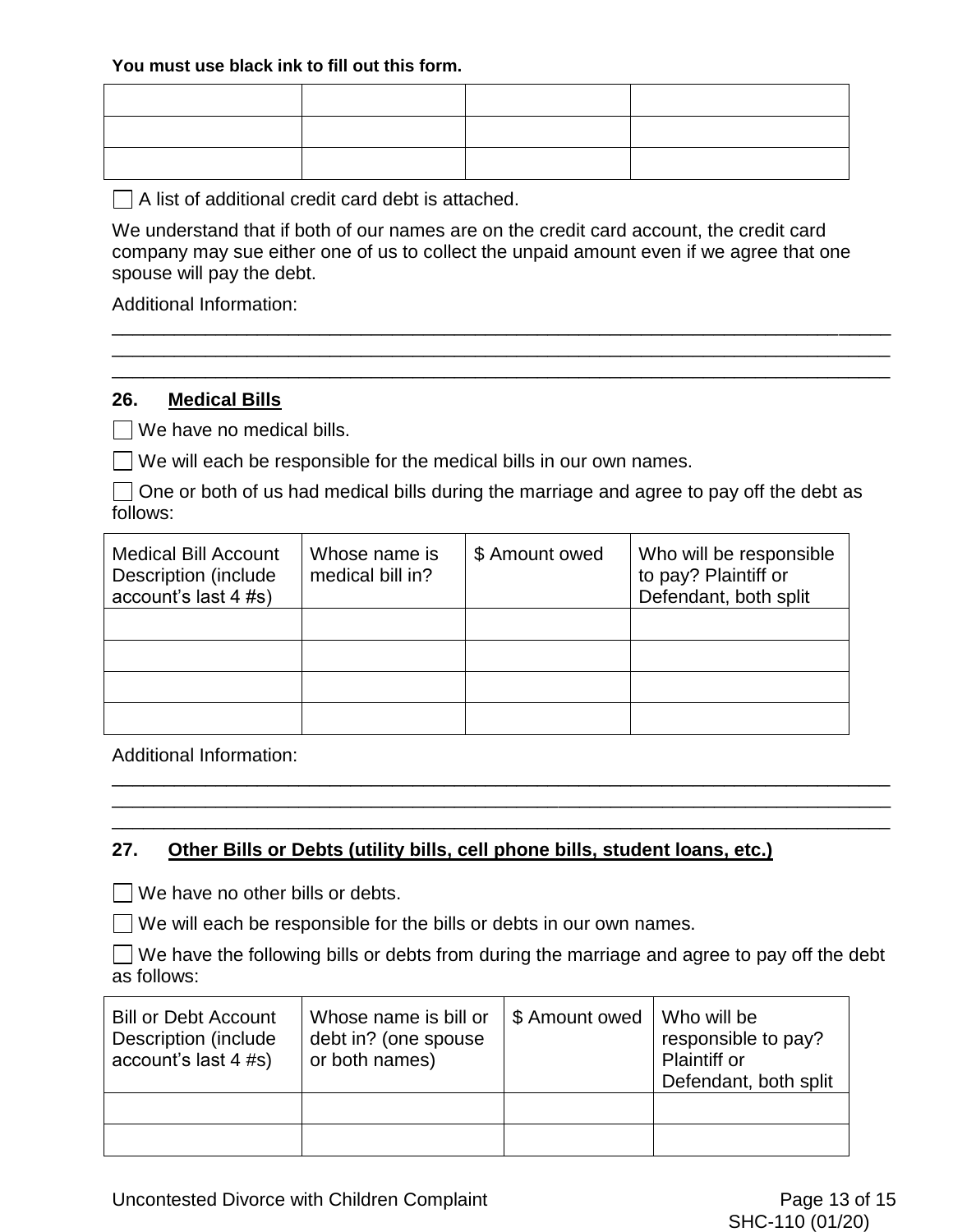|     | You must use black ink to fill out this form.                                                                                                                                                            |
|-----|----------------------------------------------------------------------------------------------------------------------------------------------------------------------------------------------------------|
|     |                                                                                                                                                                                                          |
|     |                                                                                                                                                                                                          |
|     | Additional Information:                                                                                                                                                                                  |
|     |                                                                                                                                                                                                          |
| 28. | <b>Other Agreements or Information:</b>                                                                                                                                                                  |
|     | <b>REQUESTED RELIEF</b><br><b>WE REQUEST:</b>                                                                                                                                                            |
|     | 1. That the marriage be dissolved and that we be awarded a decree of divorce;                                                                                                                            |
|     | <b>2.</b> That the Plaintiff's Defendant's former name of <u>second</u>                                                                                                                                  |
|     | be restored;<br>(Print full former name here)                                                                                                                                                            |
|     | 3. That a Final Order be entered granting the parenting plan set forth in this<br><b>Uncontested Complaint,</b>                                                                                          |
|     | 4. That Child Support be calculated, ordered and collected as set forth in section 16 of<br>this Uncontested Complaint;                                                                                  |
|     | <b>5.</b> That child support be ordered from $\Box$ the date of separation $\Box$ the date of the Final<br>other:<br>Decree $\vert \ \vert$<br><u> 1989 - Johann Barnett, fransk politiker (d. 1989)</u> |

| 6. That paternity be disestablished for the child(ren) born during the marriage as set |
|----------------------------------------------------------------------------------------|
| forth in section 5d. of this Uncontested Complaint,                                    |

| 7. That the arrangement for the child(ren)'s Permanent Fund Dividend application be   |
|---------------------------------------------------------------------------------------|
| ordered as set forth in section 13 of this Uncontested Complaint, and ANCSA dividends |
| if applicable as set forth in section 14 of this Uncontested Complaint;               |

- $\Box$ **8.** That the arrangement for claiming the federal tax credit for the child(ren) be ordered as set forth in section 15 of this *Uncontested Complaint*;
- **9.** That the marital property and debts be divided as set forth in sections 19-28 of this  $\Box$ *Uncontested Complaint*;
- **10.** Other:  $\Box$

**11.** For such other and further relief as the Court deems fit and proper.